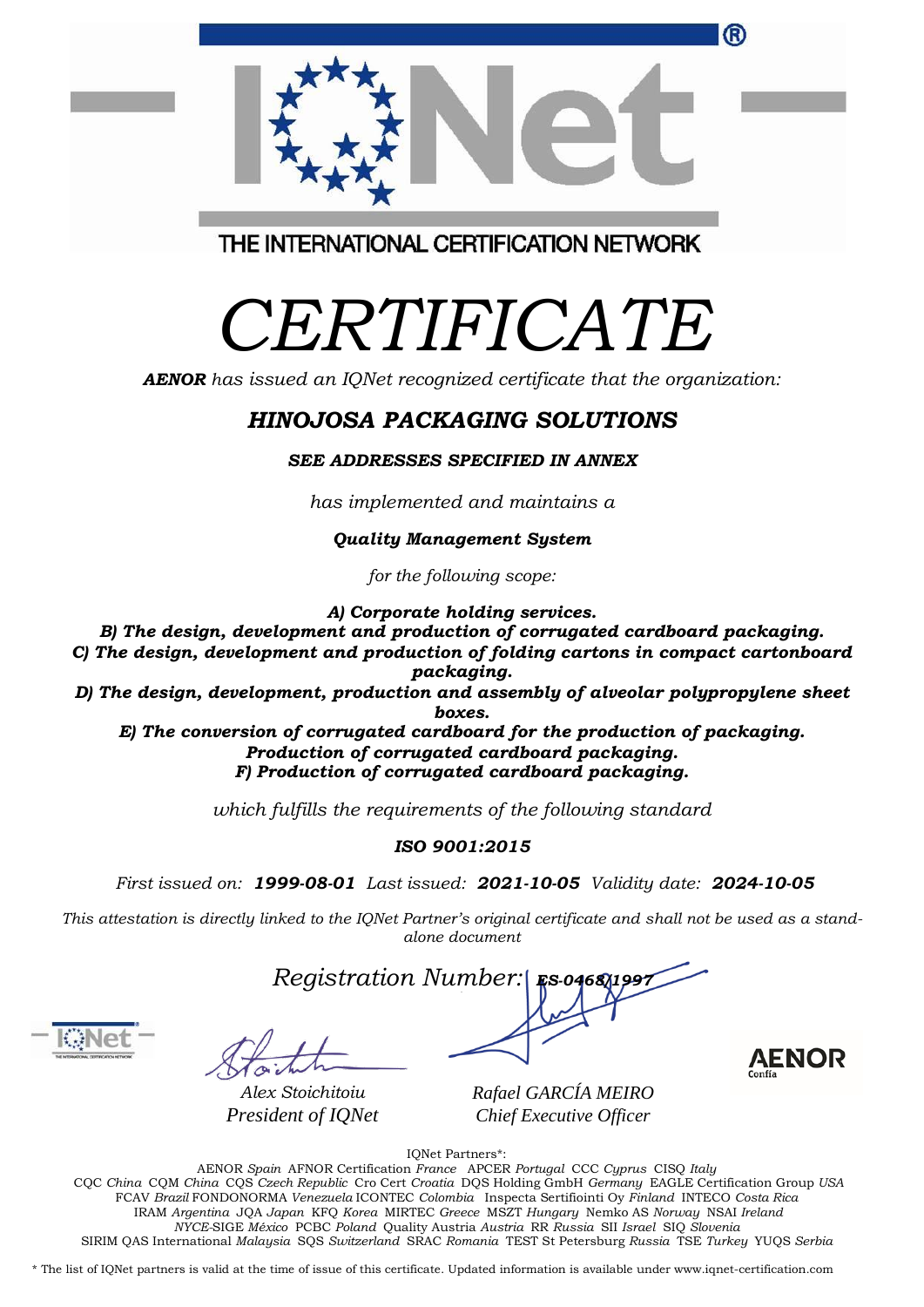|                                         | ® |
|-----------------------------------------|---|
|                                         |   |
| THE INTERNATIONAL CERTIFICATION NETWORK |   |
|                                         |   |

## *Annex to IQNet Certificate Number ES-0468/1997 HINOJOSA PACKAGING SOLUTIONS*

**HINOJOSA PACKAGING GROUP, S.L. A) Calle COLÓN, 4, PLANTA 6. 46004 - VALENCIA (VALENCIA/VALÉNCIA)**

**HINOJOSA PACKAGING, S.L. B) HINOJOSA PACKAGING XÁTIVA. Carretera SIMAT, S/N 46800 - XÁTIVA (VALENCIA)**

**E) SARRIÀ PACKAGING. CL JOSEP FLORES, S/N 17840 - SARRIA DE TER (GIRONA)**

**VEGABAJA PACKAGING, S.L. B) PI LOS AZARBES, CR DE ELCHE, Km. 2. 03150 - DOLORES (ALICANTE)**

**ENVASES RAMBLEÑOS, S.L. B) CR ÉCIJA - LA RAMBLA, Km. 40,5. 14540 - LA RAMBLA (CORDOBA)**

**ONDUEMBALAJE, S.A. B) PI LOS PICONES, S/N. 19208 - ALOVERA (GUADALAJARA)**

**B) HINOJOSA PACKAGING PACS. PI LA XARMADA 08739 - PACS DEL PENEDÉS (BARCELONA)**

*First issued on: 1999-08-01 Last issued: 2021-10-05 Validity date: 2024-10-05*

*This annex is only valid in connection with the above-mentioned certificate.*

*Alex Stoichitoiu President of IQNet* *Rafael GARCÍA MEIRO Chief Executive Officer*

**AENOR** 

IQNet Partners\*:

AENOR *Spain* AFNOR Certification *France* APCER *Portugal* CCC *Cyprus* CISQ *Italy* CQC *China* CQM *China* CQS *Czech Republic*  Cro Cert *Croatia* DQS Holding GmbH *Germany* FCAV *Brazil* FONDONORMA *Venezuela* ICONTEC *Colombia* Inspecta Sertifiointi Oy *Finland* INTECO *Costa Rica* IRAM *Argentina* JQA *Japan* KFQ *Korea* MIRTEC *Greece* MSZT *Hungary* Nemko AS *Norway*  NSAI *Ireland NYCE-*SIGE *México* PCBC *Poland* Quality Austria *Austria* RR *Russia* SII *Israel* SIQ *Slovenia*  SIRIM QAS International *Malaysia* SQS *Switzerland* SRAC *Romania* TEST St Petersburg *Russia* TSE *Turkey* YUQS *Serbia* IQNet is represented in the USA by: AFNOR Certification, CISQ, DQS Holding GmbH and NSAI Inc.

\* The list of IQNet partners is valid at the time of issue of this certificate. Updated information is available under www.iqnet-certification.com